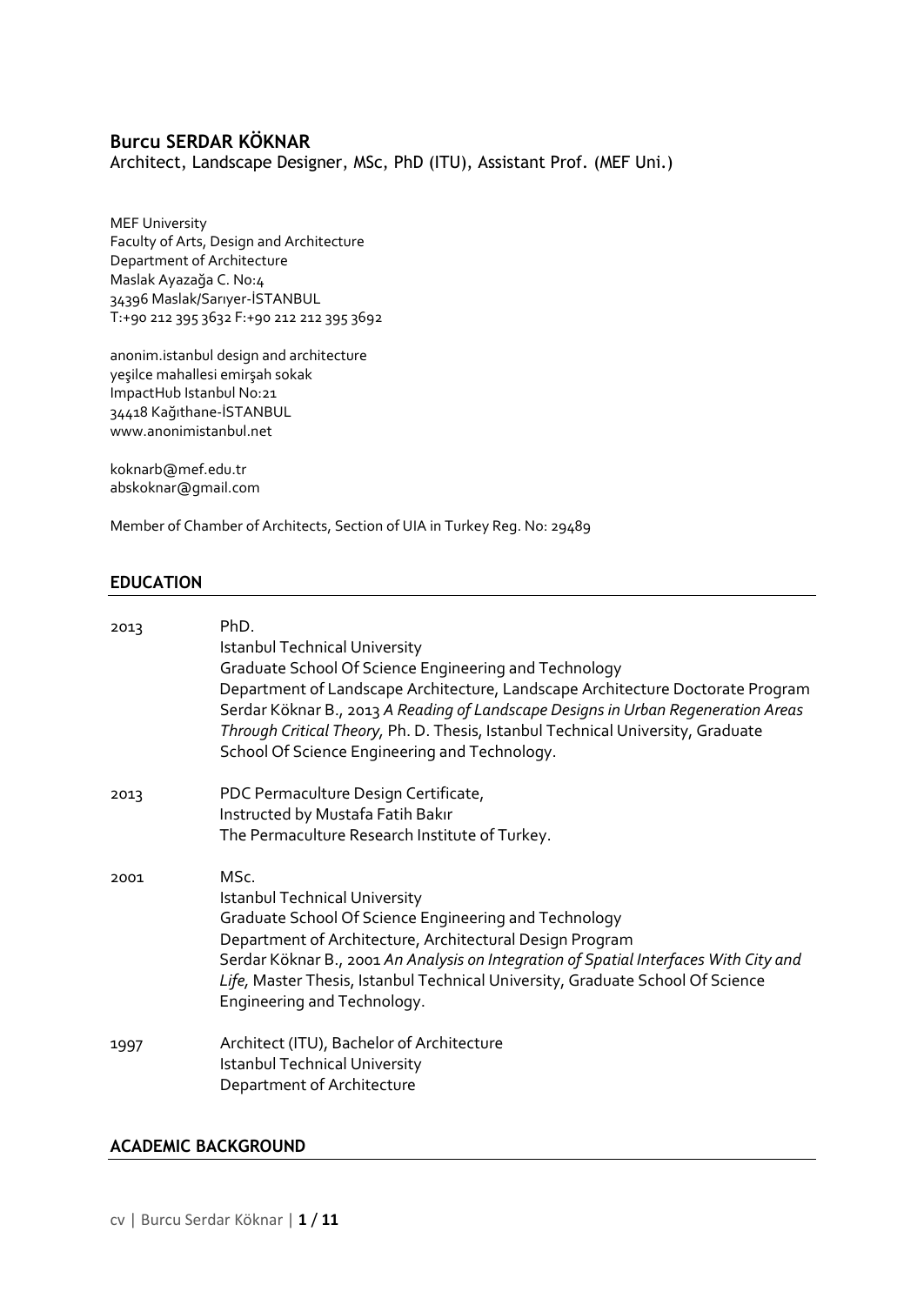#### Research Interests

-intersections between landscape design and architecture -interdisciplinary approaches in architectural design -participatory and collective design processes -education in architecture and design; learning by making -urban commons and design -urban agriculture and design

| 2016-2019  | Chair of Department of Architecture<br>MEF University, Faculty of Arts, Design and Architecture<br>Department of Architecture |
|------------|-------------------------------------------------------------------------------------------------------------------------------|
| Since 2017 | Co-founder, Researcher, Designer<br>MEF FADA DesignLab                                                                        |
| 2015-2016  | Visiting Researcher<br>Berlin International, University of Applied Sciences                                                   |
| Since 2013 | Assist. Prof. Dr.<br>MEF University, Faculty of Arts, Design and Architecture<br>Department of Architecture                   |
| 2003-2006  | Research and Teaching Assistant<br><b>Istanbul Technical University</b><br>Department of Landscape Architecture               |

## **PROFESSIONAL BACKGROUND**

| Since 2010 | anonim.istanbul, Architecture and Design<br>Istanbul<br>founder and partner, senior designer |
|------------|----------------------------------------------------------------------------------------------|
| 2006-2009  | Deniz Ltd. Architecture<br>Bozcaada - Çanakkale<br>Architect                                 |
| 1997-2003  | DS Landscape and Architecture<br>Istanbul<br>Architect and Landscape Designer                |
| 1997       | Bereket ULUSAHIN Architectural Office, Istanbul<br>Architect                                 |
| 1995-1997  | Deniz Ltd. Architectural Company, Bozcaada, Çanakkale<br>Intern                              |

## **TEACHING EXPERIENCE**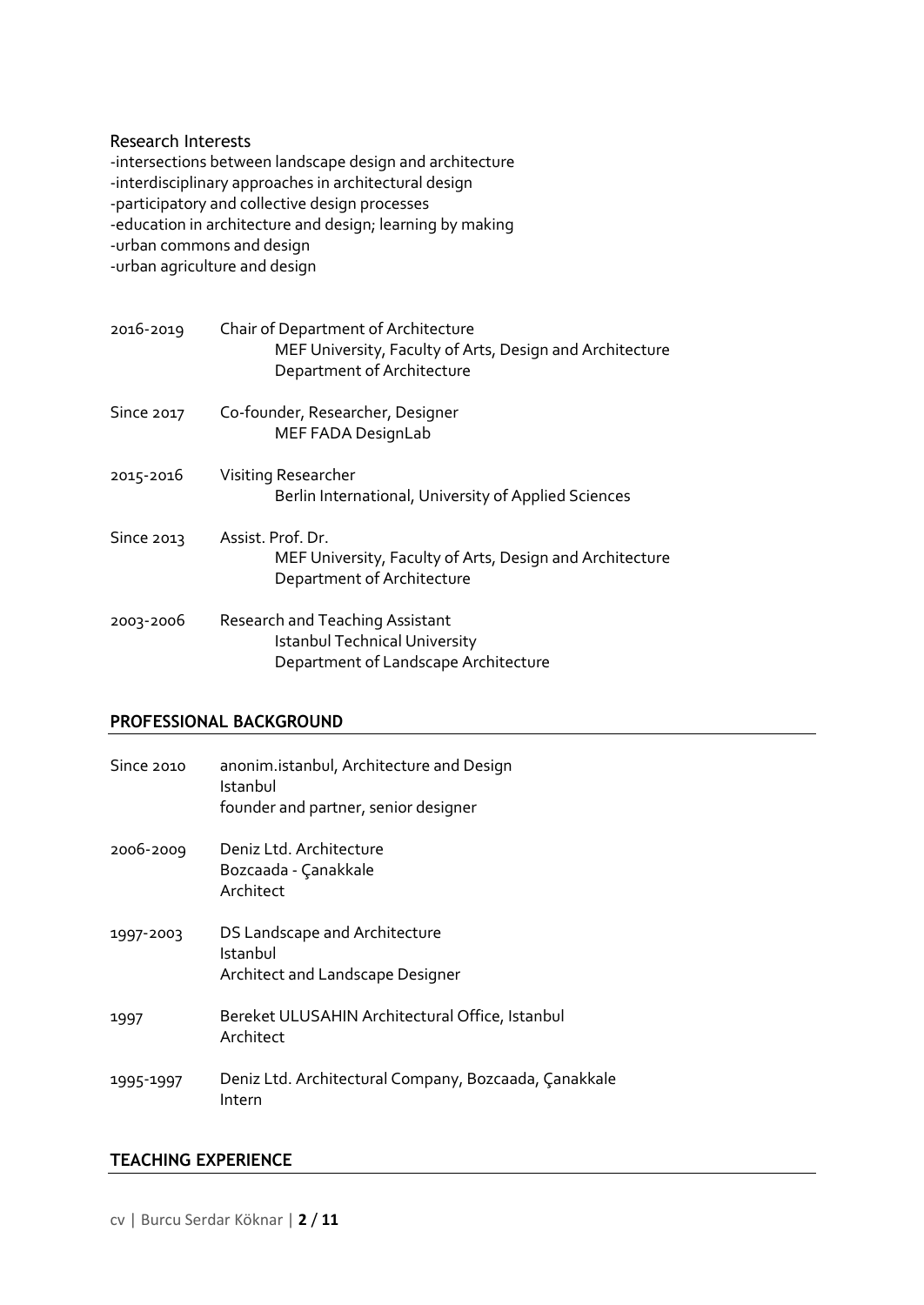MEF University- Faculty of Arts, Design and Architecture

| 2019-2020 | ARC402 Architectural Design Studio VIII<br>ARC301 Architectural Design Studio V<br>ARC472 Understanding Architecture Through Details<br>FADA105 Design Encounters                                               |
|-----------|-----------------------------------------------------------------------------------------------------------------------------------------------------------------------------------------------------------------|
| 2018-2019 | ARC402 Architectural Design Studio VIII<br>ARC472 Understanding Architecture Through Details<br>ARC301 Architectural Design Studio V<br>FADA105 Design Encounters<br><b>INT231 Material and Detail Design I</b> |
| 2017-2018 | ARC402 Architectural Design Studio VIII<br>ARC301 Architectural Design Studio V<br><b>INT231 Material and Detail Design I</b>                                                                                   |
| 2016-2017 | ARC102 Architectural Design Studio II<br><b>INT231 Material and Detail Design I</b>                                                                                                                             |
| 2014-2015 | ARC101 Architectural Design Studio I<br><b>FADA111 Visual Communication I</b>                                                                                                                                   |

#### Design Build Studios

- 2019 Serdar Köknar B., Avcı O. "Gavcar", Student Initiated Public Space Design and Build Studio, MEF FADA Design and Build Studio 2019, July 1st-7th 2019, Famagusta, KKTC.
- 2017 Serdar Köknar B., Nardereli E. "Iz", Student Initiated Open Space Design for a Secondary School, MEF FADA Design and Build Studio 2017, July 2017, Türkan Şoray İlkokulu, Istanbul.
- 2015 İnceoğlu A., Sezgin A., Serdar Köknar B., Uzal D., "Bridge to Dreams", Student Initiated Open Space and Bridge Design for a Primary-Secondary School, MEF FADA Design and Build Studio 2015, July 2015, Ayazağa İlköğretim Okulu, Istanbul.

#### Istanbul Technical University- Faculty of Architecture

- 2013 *Urban Visual Analysis* Part-time Instructor, Department of Landscape Architecture
- 2013 *Urban Representation (Re)Mapping Istanbul* MSc in Urban Design ITU Institute of Science and Technology Part-time Instructor with İpek Yada Akpınar and Burcu Yiğit Turan
- 2006 *Joint Summer School* with Clemson University *Landscape Architecture Design Studio II-III* Teaching assistant, Department of Landscape Architecture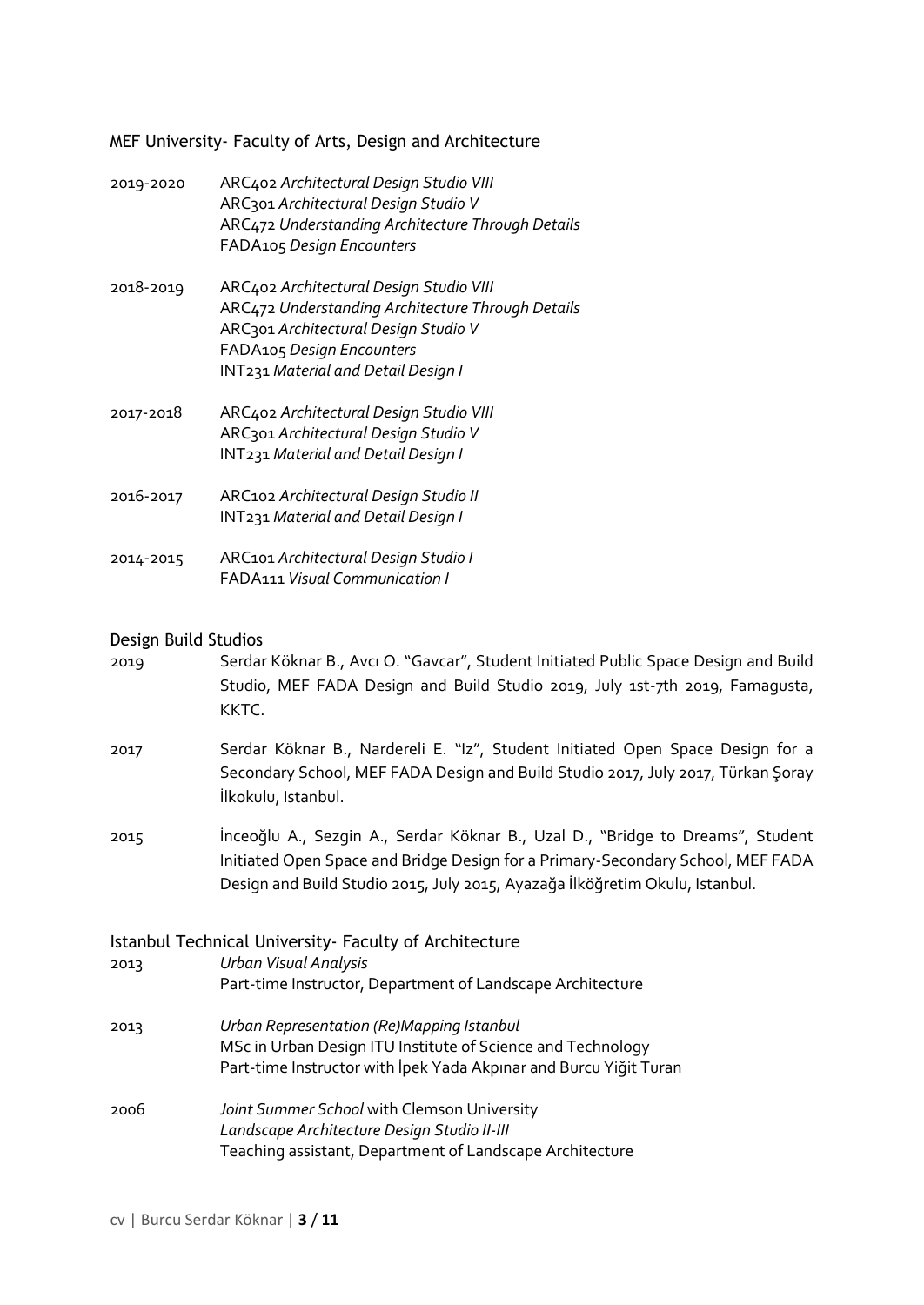2005-2006 Architectural Design Studio III Landscape Architecture Design Studio III Landscape Construction and Materials Plantation Design Studio Teaching assistant, Department of Landscape Architecture 2004-2005 Landscape Architecture Design Studio I-II Landscape Architecture Design Graduate Studio Landscape Construction and Materials Plantation Design Studio Landscape Design Master Program Studios I-II Designing with Natural Systems Teaching assistant, Department of Landscape Architecture

## **PROFESSIONAL EXPERIENCE**

Selected professional projects

| 2010-today<br>2019 | anonim.istanbul<br>Mindfulness Institute, Interior Design Project and Construction Consultancy, Sisli,<br>Istanbul.    |
|--------------------|------------------------------------------------------------------------------------------------------------------------|
| 2019               | Istanbul Haliç Kasımpaşa Docs Landscape Renewal Projects, Kasımpaşa, Istanbul.                                         |
| 2018               | Azerbaijan State University of Economics Landscape Project, Baku, Azerbaijan.                                          |
| 2017               | Istanbul Sehir University Dragos Campus Landscape Design Concept and<br>Application Projects, Istanbul.                |
| 2017               | NO8 Office Building Renovation, Interior and Landscape Design Concept and<br>Application Projects, Esentepe, Istanbul. |
| 2016               | 3. Bahar Village Ecological Landscape Design Concept and Application Projects,<br>Seferihisar, İzmir.                  |
| 2015               | Boğaziçi University South Campus Entrance Buildings Concept and Application<br>Projects, Istanbul.                     |
| 2015               | Boğaziçi University South Campus Student Lounge Interior Design Project, Istanbul.                                     |
| 2015               | Boğaziçi University Rectorate Entrance Building and Landscape Restoration Project,<br>Istanbul.                        |
| 2013               | Mikafon Logistics Building Architectural Concept and Application Projects, Çayırova,<br>Kocaeli.                       |
| 2013               | Montenegro Turkish Embassy and Chancellery Landscape Project, Podgorica,<br>Montenegro.                                |
| 2013               | Fenerbahçe Parkı Landscape Renovation Project, in collaboration with E.B.<br>Karaçizmeli, Istanbul.                    |
| 2013               | Boğaziçi University South Campus Landscape Renovation Concept and Application<br>Project, Istanbul.                    |
| 2013               | Pelitköy Housing Project, Burhaniye, Balıkesir.                                                                        |

cv | Burcu Serdar Köknar | **4** / **11**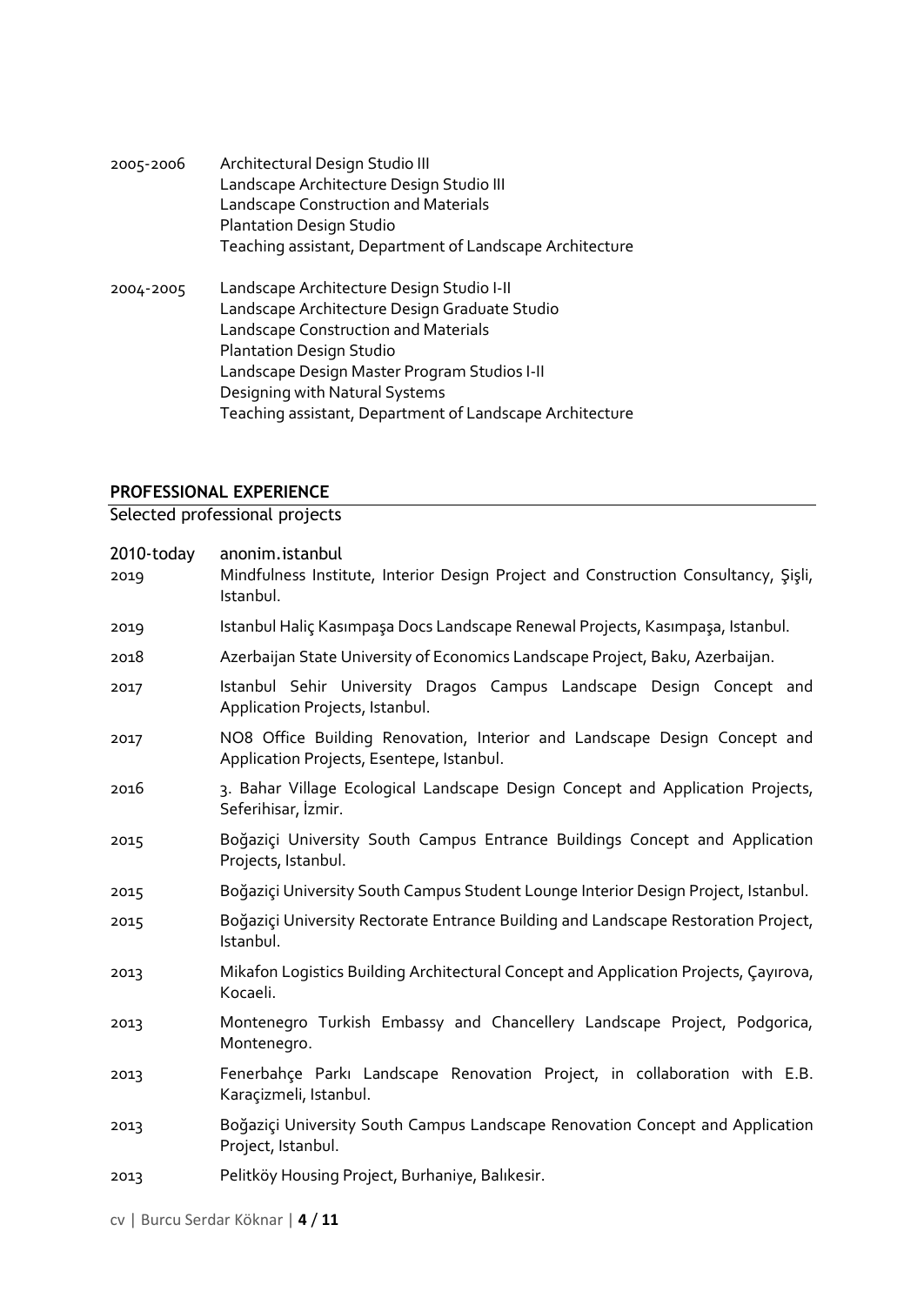| 2013              | Pozitif Music Headquarters Interior Design Projects, Kabataş, Istanbul.                                                            |
|-------------------|------------------------------------------------------------------------------------------------------------------------------------|
| 2012              | Elazığ Merkez Kilise Landscape Project, Elazığ.                                                                                    |
| 2011              | Arghan House Renovation Project, Istanbul.                                                                                         |
| 2010              | Protel Office Building Renovation Project, Istanbul.                                                                               |
| 2010              | Gazibeğendi Park Landscape and Architectural Projects, Kuşadası, Aydın. (in<br>collaboration with diStudio).                       |
| 2007-2009<br>2009 | Deniz Ltd. Architecture, Bozcaada, Çanakkale<br>Aya Paraskevi Survey, Restitution and Restoration Projects, Bozcaada, Çanakkale.   |
| 2009              | SSA Houses Survey, Restitution, Restoration Projects, Bozcaada, Çanakkale.                                                         |
| 2009              | A. Kurtuldu Vineyard House Plantation Project, Bozcaada, Çanakkale.                                                                |
| 2009              | Evergen Vineyard House Survey, Restitution, Restoration Projects, Bozcaada,<br>Çanakkale.                                          |
| 2009              | Evergen Pension Architectural Project, Bozcaada, Çanakkale.                                                                        |
| 2009              | Yılmaz Pension Architectural Project, Bozcaada, Çanakkale.                                                                         |
| 2008              | Okandan Vineyard House Plantation Project, Bozcaada, Çanakkale.                                                                    |
| 2008              | Şuberi Vineyard House Landscape Project, Bozcaada, Çanakkale.                                                                      |
| 2007              | H.S. İstemi Vineyard House Architectural Project, Bozcaada, Çanakkale.                                                             |
| 2007              | O.Helvacioğlu Evi Restitution, Restoration Projects, Bozcaada, Çanakkale.                                                          |
| 2007              | N. Yayım House Architectural Project, Bozcaada, Çanakkale.                                                                         |
| 2003-2005<br>2005 | Freelance<br>Sonatrach Landscape Project, Algeria. (in collaboration with A.C. Yıldızcı)                                           |
| 2004              | Darica Körfez Houses Landscape Project, Gebze, Istanbul. (in collaboration with<br>Mono Mimari Tasarımlar)                         |
| 1998-2003<br>2003 | D.S Landscape and Architecture, Istanbul<br>Levent Canyon Shopping Mall, Residences, Office Center Landscape Project,<br>Istanbul. |
| 2003              | Antalya Karaalioğlu Park Landscape and Municipality Building Project / First Stage<br>of Developing Project, Antalya.              |
| 2003              | Çelik Palas Hotel Landscape Project, Bursa.                                                                                        |
| 2002              | ABS Company Headquarters Architectural Project, Istanbul.                                                                          |
| 2002              | Erol House Landscape Project, Assos, Behramkale, Çanakkale.                                                                        |
| 2002              | Anadolu Foundation Health Village Landscape Project, Gebze, Istanbul.                                                              |
| 2002              | Cendere Hamidiye Water Pump Building Landscape Project, Kağıthane, Istanbul.                                                       |
| 2002              | Aytek Göktürk Residences Landscape Project, Kemerburgaz, Istanbul.                                                                 |
| 2002              | Beyza Konakları Social Center Architectural and Landscape Project, Tarabya,                                                        |

cv | Burcu Serdar Köknar | **5** / **11**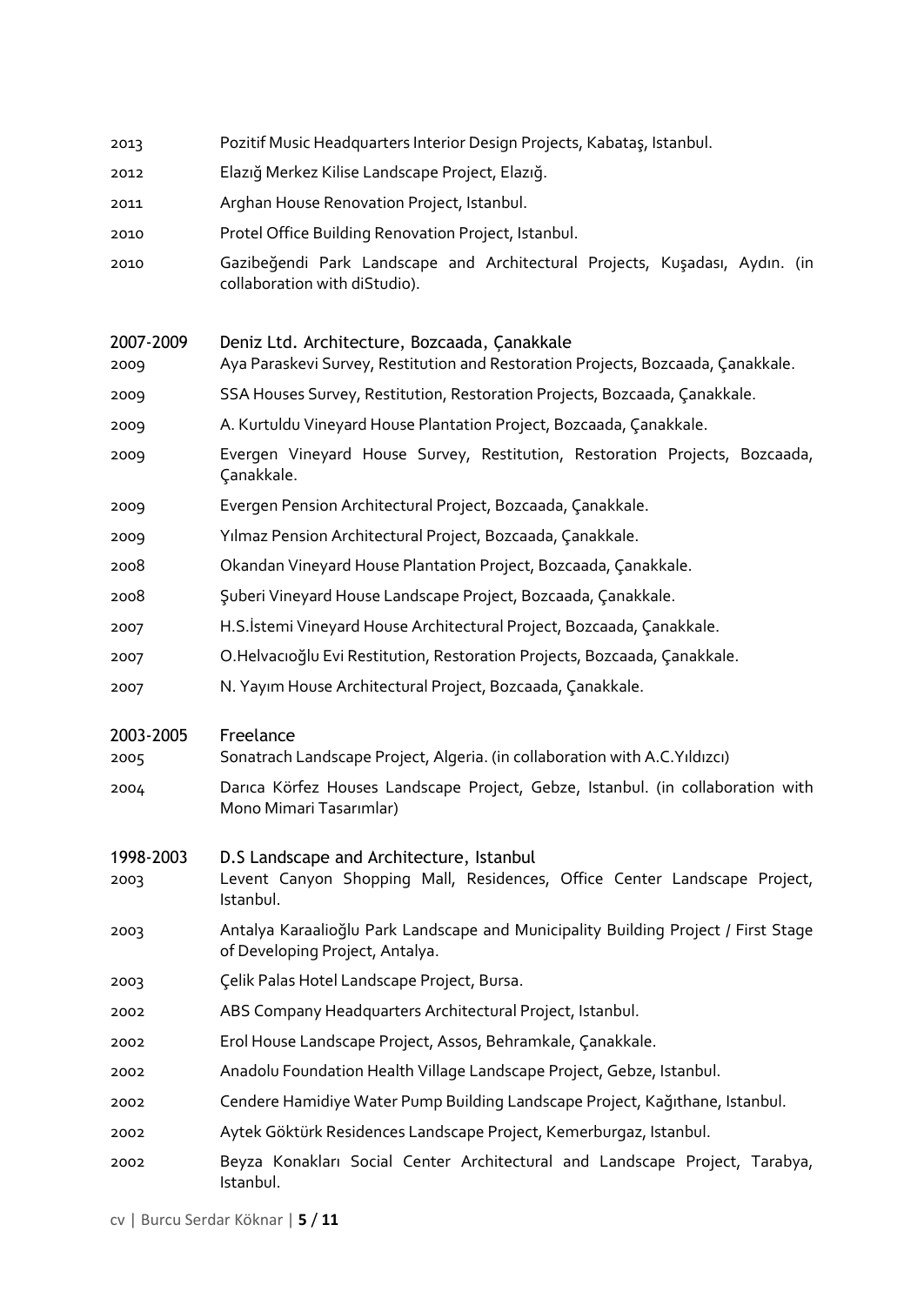| 2001              | DS Landscape and Architecture Office Building Survey, Restitution and Restoration<br>Project, Beyoğlu, Istanbul. |
|-------------------|------------------------------------------------------------------------------------------------------------------|
| 2001              | Kadıköy Hasanpaşa Gasworks Survey, Restitution and Restoration Project, Kadıköy,<br>Istanbul.                    |
| 2001              | ADCO Headquarters Landscape Project, Kemerburgaz, Istanbul.                                                      |
| 2001              | Elit Residence Landscape Project, Şişli, Istanbul.                                                               |
| 1999              | Ortaköy Jewish Cemetery Project, Ortaköy, Istanbul.                                                              |
| 1997              | Bereket ULUSAHIN Architecture, Istanbul<br>KV – Café-Shop, Tünel, Beyoğlu, Istanbul.                             |
| 1997              |                                                                                                                  |
| 1997              | Istanbul Lawyers' Trainee Center, Tünel, Beyoğlu, Istanbul.                                                      |
| 1994-1995<br>1995 | Internship, Deniz Ltd. Architecture, Bozcaada, Çanakkale<br>UZKAN Vineyard House Project, Bozcaada               |
| 1995              | <b>GOCAY Vineyard House Project, Bozcaada</b>                                                                    |
| 1994              | CETINOK Vineyard House Project, Bozcaada                                                                         |
|                   |                                                                                                                  |

# **PUBLICATIONS**

|              | Recently published projects                                                                                                                                                                                                                                                                                                                                                            |  |  |
|--------------|----------------------------------------------------------------------------------------------------------------------------------------------------------------------------------------------------------------------------------------------------------------------------------------------------------------------------------------------------------------------------------------|--|--|
| 2019         | "Filling in the Blanks" Project, MEF FADA DesignLab, in collaboration with Ozan<br>Avcı, Kürşad Özdemir, Derya Uzal, Beril Sarısakal for Chateau de Chambord<br>Inachevé project "Chambord 1519-2019: l'utopie à l'œuvre" exhibition organized by<br>Domaine National de Chambord and Dominique Perrault Architecture, Domaine<br>National de Chambord, France. ISBN 978-2-87844-267-0 |  |  |
| 2017         | "Kisitlardan Üretmek", An article on NO8 project of anonim.istanbul, XXI Magazine,<br>Issue 157, March 2017.                                                                                                                                                                                                                                                                           |  |  |
| 2015         | "Hatıralar, Davranışlar ve Kamusallık", An interview on the integrated Bosphorus<br>University South Campus Renewal Project of Open Spaces, XXI Magazine, Issue 142,<br>September 2019.                                                                                                                                                                                                |  |  |
| <b>Book</b>  |                                                                                                                                                                                                                                                                                                                                                                                        |  |  |
| 2018         | Serdar Köknar B., Yeyman E. (ed.). MEF FADA: Faculty of Arts, Design and                                                                                                                                                                                                                                                                                                               |  |  |
|              | Architecture, MEF University Publications, Istanbul. ISBN 9786056672002                                                                                                                                                                                                                                                                                                                |  |  |
| Book chapter |                                                                                                                                                                                                                                                                                                                                                                                        |  |  |
| 2016         | Inceoglu A., Serdar Köknar B., Sezgin A., Uzal D. How it Emerged that the Approach<br>to Arts, Design, and Architecture Already Contains, The Flipped Approach to Higher<br>Education: Designing Universities for Today's Knowledge Economies and Societies. Ed.<br>Sahin, Muhammed, and Caroline Fell Kurban, Emerald Group Publishing.                                               |  |  |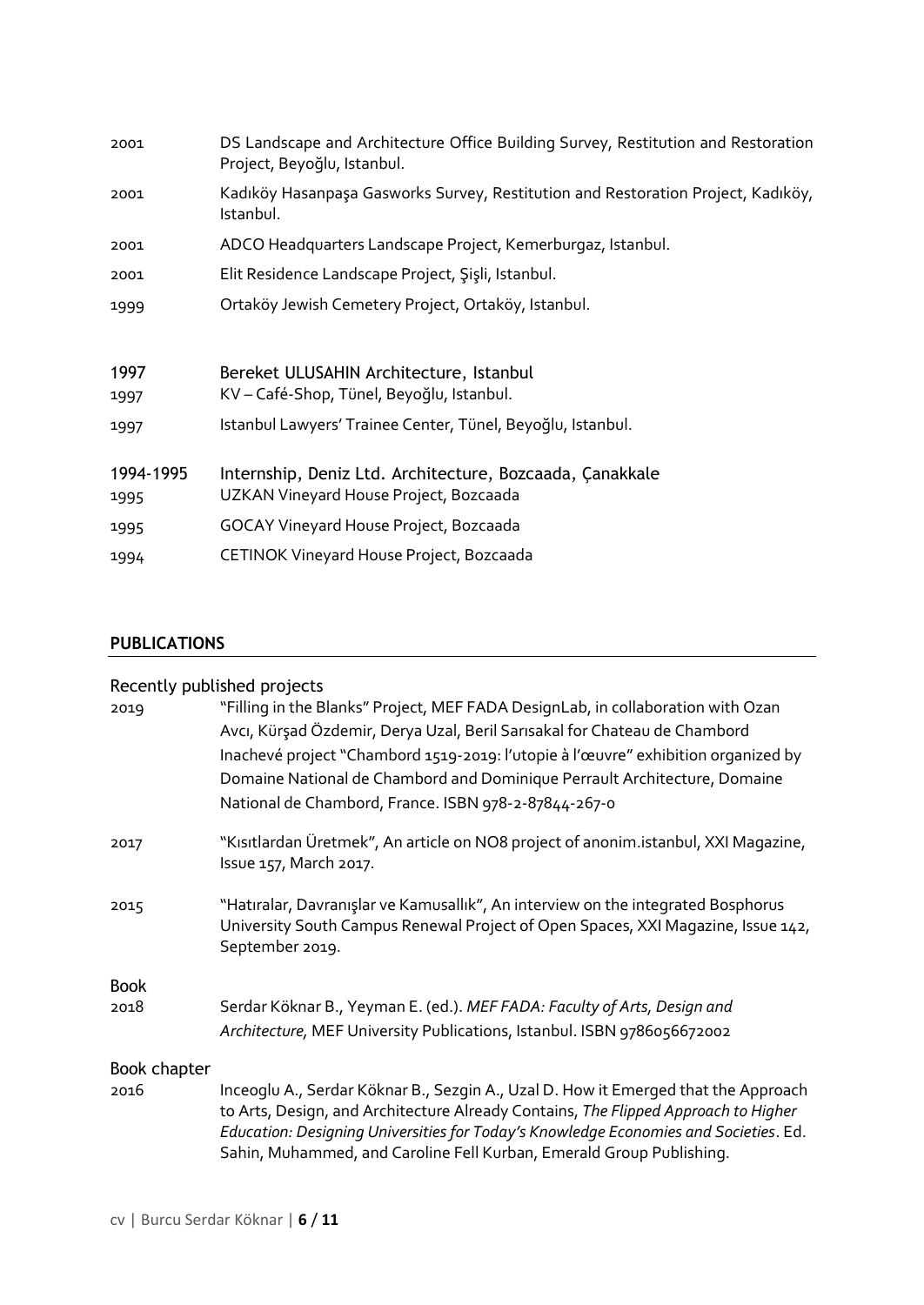# Proceedings

| 2013               | Serdar Köknar B., Erdem M. Informality: A Landscape Design Strategy, Rethinking<br>The Urban, CUI '13/Contemporary Urban Issues Conference, Proceedings, ISBN: 978-<br>605-5120-24-5, pp.189-200, November 4-6, Istanbul University, Istanbul.                                                       |
|--------------------|------------------------------------------------------------------------------------------------------------------------------------------------------------------------------------------------------------------------------------------------------------------------------------------------------|
| 2012               | Erdem M., Serdar Köknar B. A Changing Vernacular Landscape: Antalya Citadel,<br>ISVS-6, 6th. International Seminar On Vernacular Settlements, Contemporary<br>Vernaculars: Places, Processes and Manifestations, Proceedings, ISBN: 978-975-8401-<br>82-6, pp.541-553, April 19-21, Northern Cyprus. |
| 2005               | Kahveci Ö.E., Berber Ö., Köknar S.A., Serdar Köknar B. Reading The City: Marmaris;<br>Project 'ULG' and/or 'Equalizer', Istanbul Fragmented International Symposium,<br>Taşkışla, Istanbul. (poster presentation)                                                                                    |
| 2004               | İnceoğlu M., Akpınar İ., Serdar Köknar B. The Making of Public Space: Re-reading<br>Antakya, medizology: momentum metamorphosis manifesto, International<br>Gazimağusa Symposium, Proceedings, ISBN: 975-8401-16-5, pp.381-387, April 12-16,<br>Gazi Mağusa, Northern Cyprus.                        |
| Abstracts<br>2013  | Serdar Köknar B. An Approach For Redesigning An Existing Park In Istanbul_<br>Fenerbahçe Parkı, Becoming Local, Public Space As An Imaginary of Alternative Urban<br>Futures, November 20-23, Özyeğin University, Istanbul.                                                                          |
| Editorship<br>2015 | Serdar Köknar B., (Ed.) Peyzaj: Kapsayıcı, Betonart, Beton Mimarlık ve Tasarım,<br>issue 44.                                                                                                                                                                                                         |
| Articles<br>2020   | Avcı O., Aydemir Z., İnceoğlu A., Özdemir K., Serdar Köknar O., Sezgin A., Uzal D.<br>"Tasarla ve Yap Stüdyosu'nun Mimarlık Eğitimindeki Yeri ve Önemi", Ege Mimarlık,<br>Mimarlar Odası İzmir Şubesi, issue 106, p.68-73, Feb 2020.                                                                 |
| 2020               | Serdar Köknar B. "Mutfak Günlükleri", Betonart, Beton Mimarlık ve Tasarım, issue<br>64, p.33-37.                                                                                                                                                                                                     |
| 2020               | Serdar Köknar B. interview, "Mimarlıkta Güncel Bunalım, Kriz, Buhran, Bunaltı",<br>Arredamento Mimarlık, issue 338, p.72, Jan-Feb 2020.                                                                                                                                                              |
| 2019               | Serdar Köknar B. "MEF FADA Tasarla ve Yap! Stüdyosu", Arredamento Mimarlık,<br>issue 335, p.42, Oct 2019.                                                                                                                                                                                            |
|                    |                                                                                                                                                                                                                                                                                                      |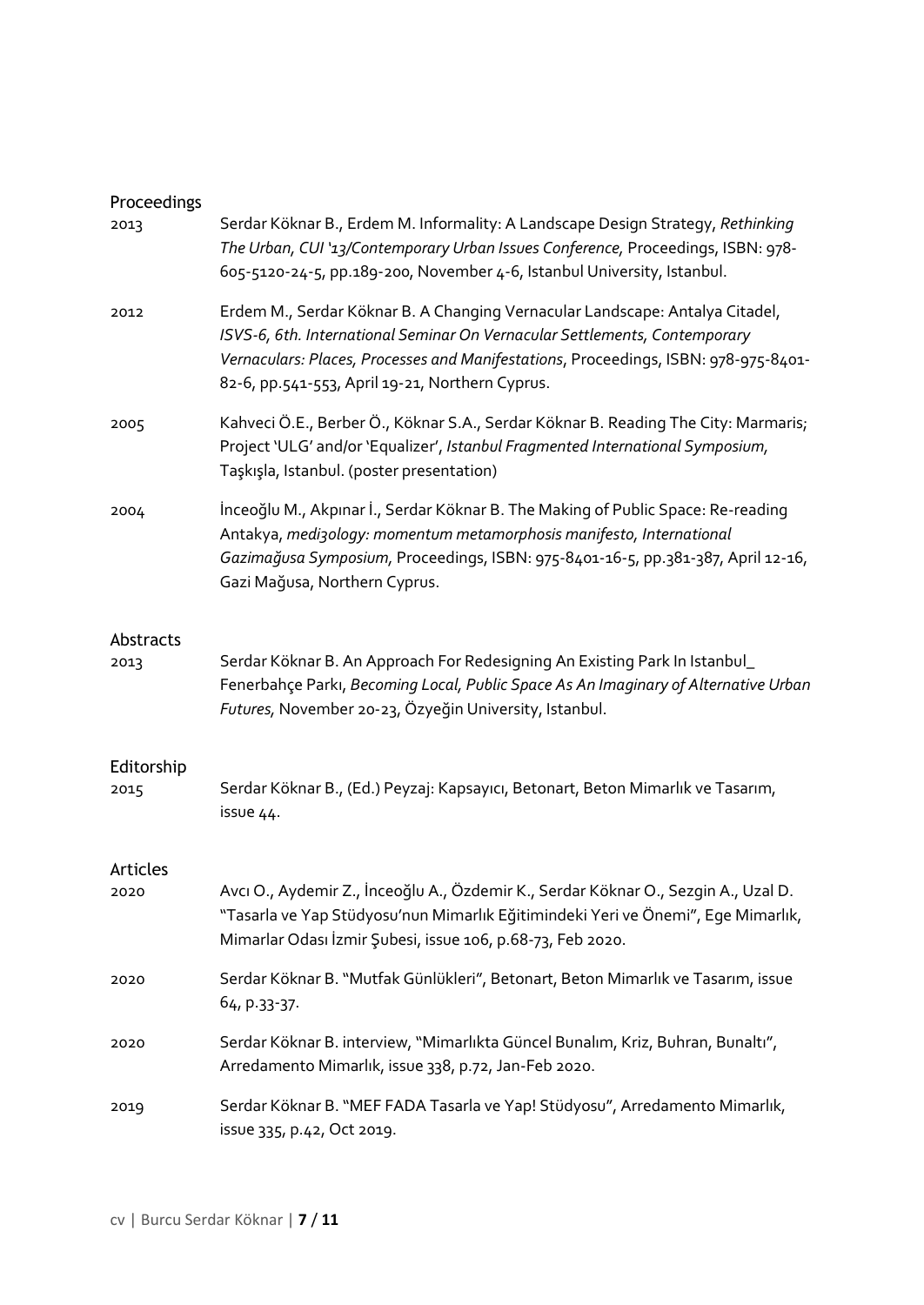| 2019                        | Serdar Köknar B., Avcı O., Eren B., Sarısakal B. "Kriz Halinde Ve Krizleriyle Mimarlık<br>Ortamı", Mimarlık Dergisi, issue 405, Jan-Feb 2019.                                                                                                                             |
|-----------------------------|---------------------------------------------------------------------------------------------------------------------------------------------------------------------------------------------------------------------------------------------------------------------------|
| 2018                        | Serdar Köknar B. "Gündelik Peyzajlarda Yolculuk", XXI Mimarlık, Tasarım ve Mekan<br>Dergisi, Web, 09.2018                                                                                                                                                                 |
| 2017                        | Serdar Köknar B. Kent/Peyzaj'ı Yeniden Düşünmek, XXI Mimarlık, Tasarım ve Mekan<br>Dergisi, Web, 18.08.2017                                                                                                                                                               |
| 2016                        | Serdar Köknar B. Berlin Peyzajlarında Sıradan Olmak, XXI Mimarlık, Tasarım, Mekan<br>Dergisi, issue 150, June 2016.                                                                                                                                                       |
| 2015                        | "Kentsel Tarımın Bereketi", interview, moderated by Hülya Ertaş, with Ayça İnce,<br>Hasibe Akın, Deniz Üçok, Hakan Gönül XXI Mimarlık, Tasarım, Mekan Dergisi, issue<br>150, June 2015.                                                                                   |
| 2012                        | Köknar S., Serdar Köknar B. Başlangıç - Kesişme, Betonart Mimarlık Yaz Okulu<br>Booklet, Türkiye Çimento Müstahsilleri Birliği, Dumat Ofset Matbaacılık, Ankara.                                                                                                          |
| 2012                        | Serdar Köknar B. Peyzaj Mimarları Kamusal Alanda Neden Aktif Değil?, Yeni Mimar<br>Bağımsız Kent ve Mimarlık Gazetesi,<br>http://www.yenimimar.com/index.php?action=displayQuestion&ID=124                                                                                |
| 2012                        | Şener A., Serdar Köknar B., Ateş Mendi D., Sözen H., Şahin Z., Cooper A., Ekinci O.<br>İletkenlik Projesi; Kent Yaşamını Görünür ve Ulaşılabilir Kılmak, 4 Proje 4 Çözüm<br>100. Yıl Bölgesi IABA 2011, ISBN:978-605-01-0335-9, Mimarlık İktisadi İşletmesi,<br>İstanbul. |
| 2011                        | Sözen H., Serdar Köknar B., Şener A., Ateş Mendi. İletkenlik Projesi, Batı Akdeniz<br>Mimarlık, ISSN: 1305-2578-50, issue 45, Mimarlar Odası Antalya Şubesi, Maraton<br>Ofset, Antalya.                                                                                   |
| 2005                        | Ünsal Ö., Erbaş E., Belek M., Kahveci Ö.E., Serdar Köknar B. 'Life Cycle through<br>[inside]outside['workshop evaluation article, Yeni Mimar newspaper, 16 <sup>th</sup> may-5 <sup>th</sup><br>june 2005.                                                                |
| 2004                        | Serdar Köknar B. Rediscovering the Landscape, Arredamento Mimarlık, issue 100+75,<br>Boyut Yayıncılık, İstanbul.                                                                                                                                                          |
| <b>Translations</b><br>2006 | Rees Y. İç Mekan Su Bahçeleri Tasarımı, Dış Mekanı Evinizin İçine Taşıyacak 20 Gözalıcı<br>Tasarım, Yapı Endüstri Merkezi Yayınları, İstanbul. (English to Turkish)                                                                                                       |
| 2008                        | Lam G. Peyzaj Tasarımı: Meydan Yol Park Konut Kamu ve Ticari Kurum Projelerinden<br>Seçmeler, Yapı Endüstri Merkezi Yayınları, İstanbul. (English to Turkish)                                                                                                             |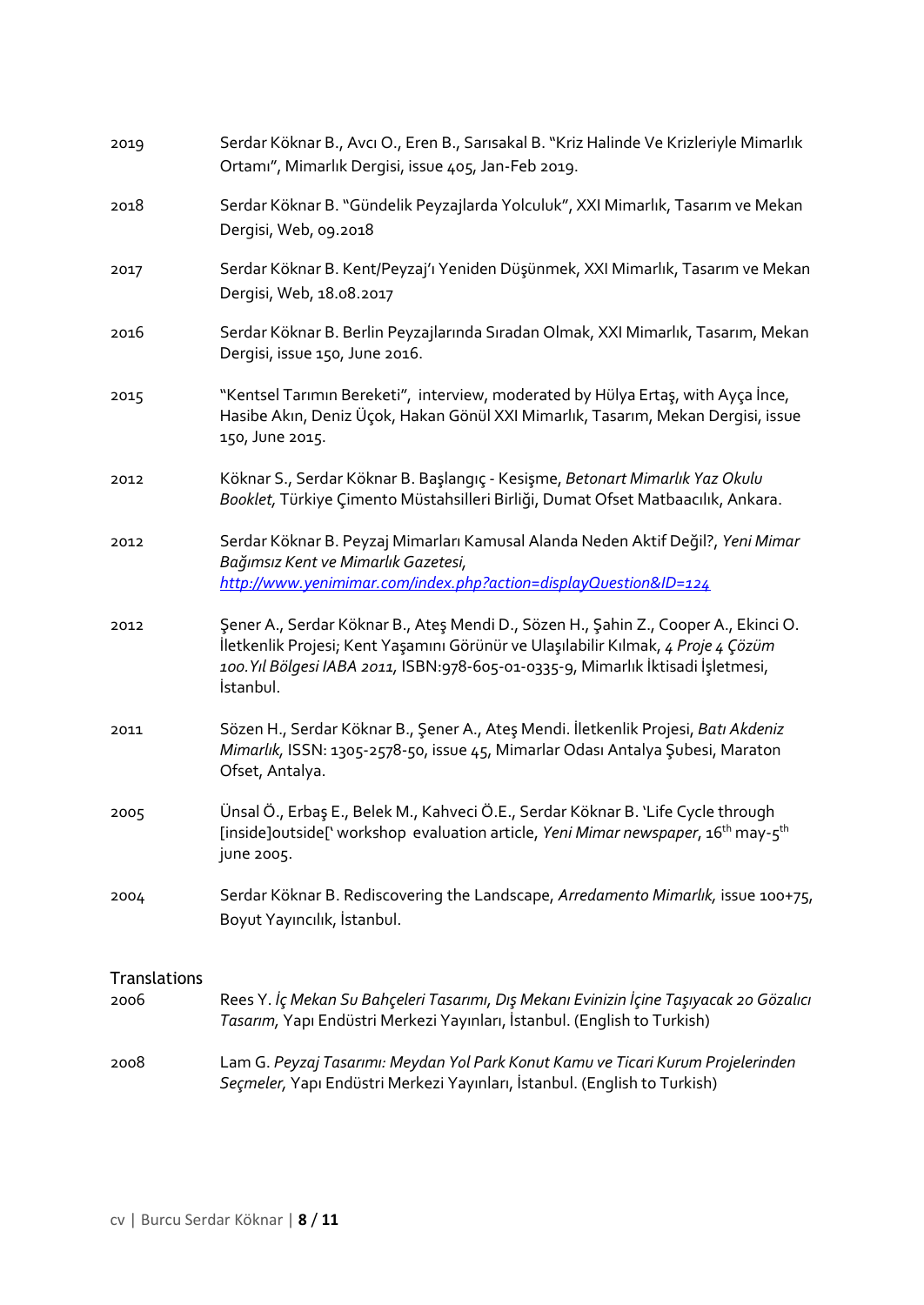## **OTHER AFFILIATIONS**

## Workshops and exhibitions

| 2019 | Serdar Köknar B., Avcı O. MEF FADA Workshop Week '19, "Kitchen", Invited Workshop,<br>MEF University Faculty of Arts, Design and Architecture Workshop Week, October 2019.                                                                                                                                              |
|------|-------------------------------------------------------------------------------------------------------------------------------------------------------------------------------------------------------------------------------------------------------------------------------------------------------------------------|
| 2019 | Serdar Köknar B., Köknar S. Nesin Art Village Architecture Summer School 2019, "Yer,<br>Örtü, Mekan Workshop", Invited Workshop, Şirince, İzmir.                                                                                                                                                                        |
| 2019 | Serdar Köknar B., Avcı O., Özdemir K., Uzal D., Sarısakal B. 'Filling in the Blanks',<br>Chateau de Chambord Inachevé project "Chambord 1519-2019: l'utopie à l'œuvre"<br>exhibition organized by Domaine National de Chambord and Dominique Perrault<br>Architecture, May-September 2019, Chateau de Chambord, France. |
| 2019 | Serdar Köknar B. "Boş Bir Oda Kendi Fonksiyonunu Yaratır: Tasarımcıların Yorumuyla<br>Saatleri Ayarlama Enstitüsü" drawing in exhibition, curator: Bahar Türkay, Kıraathane<br>İstanbul Edebiyat Evi, May 18- May 31 2019, İstanbul.                                                                                    |
| 2018 | Serdar Köknar B., Avcı O. MEF FADA Workshop Week 2018, "Kitchen", Invited<br>Workshop, MEF University Faculty of Arts, Design and Architecture Workshop Week,<br>October 2018.                                                                                                                                          |
| 2018 | Serdar Köknar B., Köknar S. Nesin Art Village Architecture Summer School 2018, "Yer,<br>Duvar, Mekan Workshop", Invited Workshop, Şirince, İzmir.                                                                                                                                                                       |
| 2013 | Fenerbahçe Parkı Collaborative Design Workshop, with anonim.istanbul design team,<br>TAK Tasarim Atölyesi Kadıköy, July-August 2013, Istanbul                                                                                                                                                                           |
| 2012 | Betonart Summer School '12, 'Kesişme' (Intersection), July 03-12, 2012, Isparta.<br>(Co-Curator with SaitAli Köknar)                                                                                                                                                                                                    |
| 2010 | "polizon: yeni bir aradalıklar yeni kamusal deneyimler", member of anonim.istanbul<br>design team, Imkan Mekan workshops.                                                                                                                                                                                               |
| 2011 | Batı Antalya İçin Gelecek Senaryoları, "İletkenlik Projesi", member of anonim.istanbul<br>design team,, Antalya International Architecture Biennial, September 26-29, 2011,<br>Antalya.                                                                                                                                 |
| 2010 | [Ev] İşleri, Kayıt Dışı o3, Doku[n, with Candan Çınar Çıtak, Hayriye Sözen, Aslı Şener,<br>Tomris Akın, Didem Ateş Mendi, Yıldız Technical University, February 08-13, 2010,<br>Istanbul.                                                                                                                               |
| 2006 | Recording Textures, Joint International Workshop of Istanbul Technical University<br>Landscape Architecture Department with Clemson University, member of organization<br>committee, Summer School 2006.                                                                                                                |
| 2005 | Yaşam [İç]dış[ Döngüsü Atölyesi, Özlem Ünsal, Ebru Erbaş, Müge Belek, Ö.Esra Kahveci,<br>İstanbul Technical University, April 2005, Taşkışla, Istanbul.                                                                                                                                                                 |
| 2005 | 2 <sup>nd</sup> Rotterdam Architecture Biennale, Project 'ULG' and/or 'Equalizer', Working Group<br>of Turkey Marmaris, with Özlem Berber, SaitAli Köknar, Ö. Esra Kahveci                                                                                                                                              |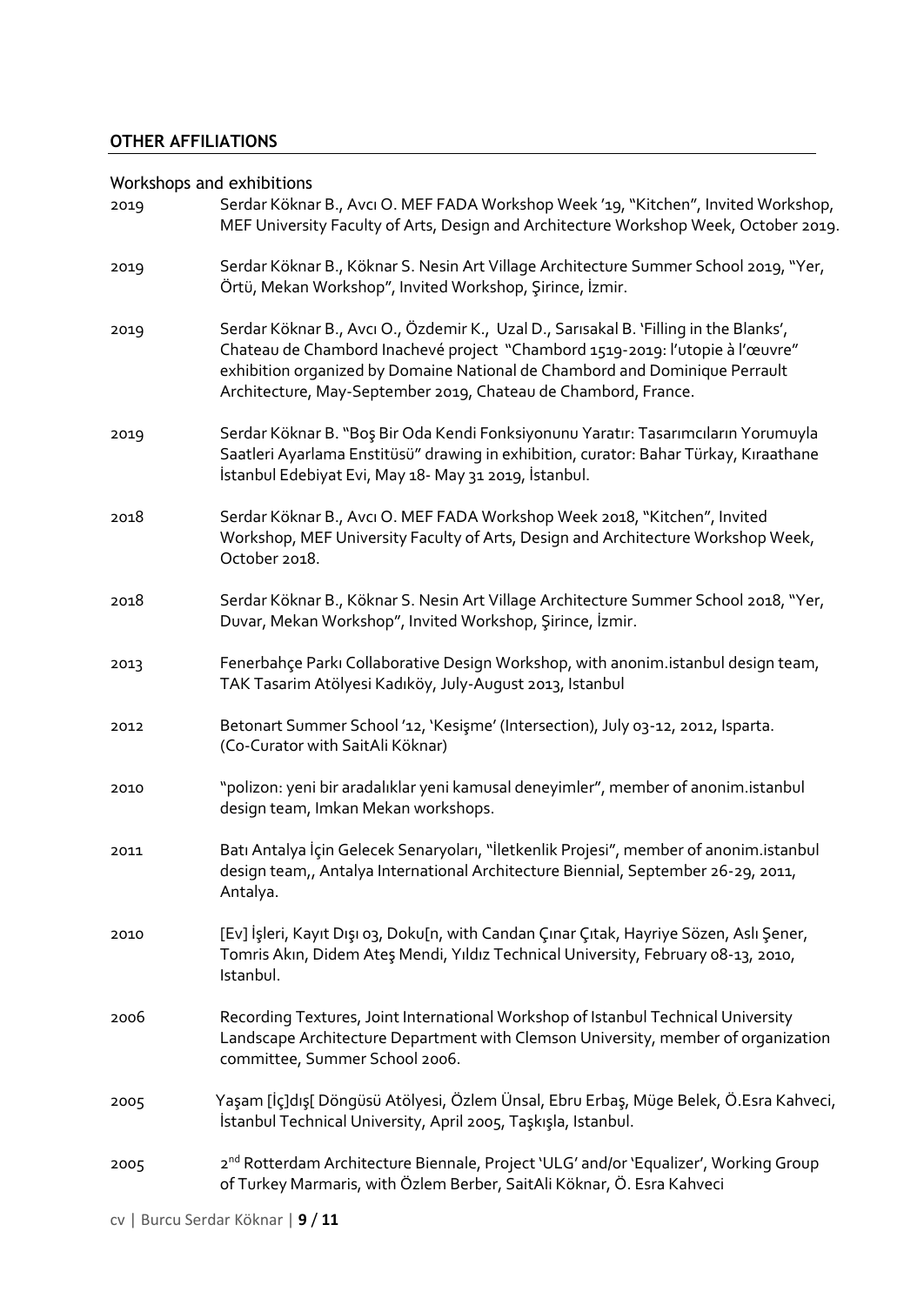|                                | May 2005, Rotterdam.                                                                                                                                                                                                                                                                                                                                                                                                                                   |
|--------------------------------|--------------------------------------------------------------------------------------------------------------------------------------------------------------------------------------------------------------------------------------------------------------------------------------------------------------------------------------------------------------------------------------------------------------------------------------------------------|
| 2004                           | Betonart Summer School '04, 'Taşkışla'da Arayüz', moderator with Murat ULUĞ, July<br>03-12, 2004, Istanbul.                                                                                                                                                                                                                                                                                                                                            |
| 2002                           | 6. Architecture Students' Meeting, 'Installations in the Void' Galata, tutor with Deniz<br>Aslan and Niyazi Erdoğan, February 2nd, 2002, Istanbul.                                                                                                                                                                                                                                                                                                     |
| 1996                           | European Architecture Students' Assembly, EASA, France '96, participant, July 1996,<br>Montpelier, France.                                                                                                                                                                                                                                                                                                                                             |
| 1996                           | Çayköy Architecture Students' Assembly, TMÖB '96, participant, August 1996,<br>Çayköy, Muğla.                                                                                                                                                                                                                                                                                                                                                          |
| 1994                           | Çavdarhisar Architecture Students' Assembly, TMÖB '94, participant, August 1994,<br>Çavdarhisar, Kütahya.                                                                                                                                                                                                                                                                                                                                              |
| <b>Competitions and awards</b> |                                                                                                                                                                                                                                                                                                                                                                                                                                                        |
| 2017                           | Ahlat Youth Camp Architectural Competition, with Ersin Temurcan, SaitAli Köknar,<br>Aslı Şener, Hande Kalender, Ahlat, Bitlis.                                                                                                                                                                                                                                                                                                                         |
| 2014                           | Gallipoli Peninsula National Historical Park Focus Zones Conceptual Design<br>Competition, Çanakkale. (H. Sinan Omacan, Meltem Erdem Kaya, Muammer Erel,<br>Okay Karadayılar, Didem Teksöz Büyükışık, Burcu Serdar Köknar, Aslı Şener, Avşar<br>Gürpınar, Olivier Henry, Yıldız Salman, Ayşe Belgin Henry, Serdar Kaya, Sait Ali<br>Köknar, Önder Dinler, Hande Kalender, Gülce Kantürer, Merve Toğru Toptaş,<br>Muratcan Kazanci.) (Awarded, Mention) |
| 2006                           | Bursa Kızyakup City Park Design Competition, Esra Kahveci, Ceren Balkır, Ebru<br>Erbaş, İsmet Güngör, Bursa. (Awarded, Mention)                                                                                                                                                                                                                                                                                                                        |
| 2004                           | UIA Congress Valley Design Competition, with Gürol Çivi Istanbul.                                                                                                                                                                                                                                                                                                                                                                                      |
| 2003                           | Antalya Historical Karaalioglu Park and The Municipality Building Urban Design<br>Project, with Deniz Aslan, Saitali Köknar, Niyazi Erdoğan Antalya. (Awarded,<br>Mention).                                                                                                                                                                                                                                                                            |
| 2002                           | 8. Ulusal Mimarlık Sergisi ve Ödülleri, 8th National Architecture Exhibition and<br>Awards, Presentation of Workshop 'Installations in the Void', with Deniz Aslan and<br>Niyazi Erdoğan, Project-Dreams-Thoughts Category. (Awarded)                                                                                                                                                                                                                  |
| 2002                           | Kuğulu Park Landscape Competition, with Sinan Omacan, Didem Teksöz, Erbuğ<br>Bengüler Ankara.                                                                                                                                                                                                                                                                                                                                                          |
| 2002                           | Tomihiro Museum Of Shi-Ga, with Ersin Temurcan and Niyazi Erdoğan Azuma,<br>Japonya.                                                                                                                                                                                                                                                                                                                                                                   |
|                                |                                                                                                                                                                                                                                                                                                                                                                                                                                                        |

2001 I.T.Ü . House Architectural Project Competition, with Deniz Aslan, Niyazi Erdoğan Istanbul. (Awarded, Mention)